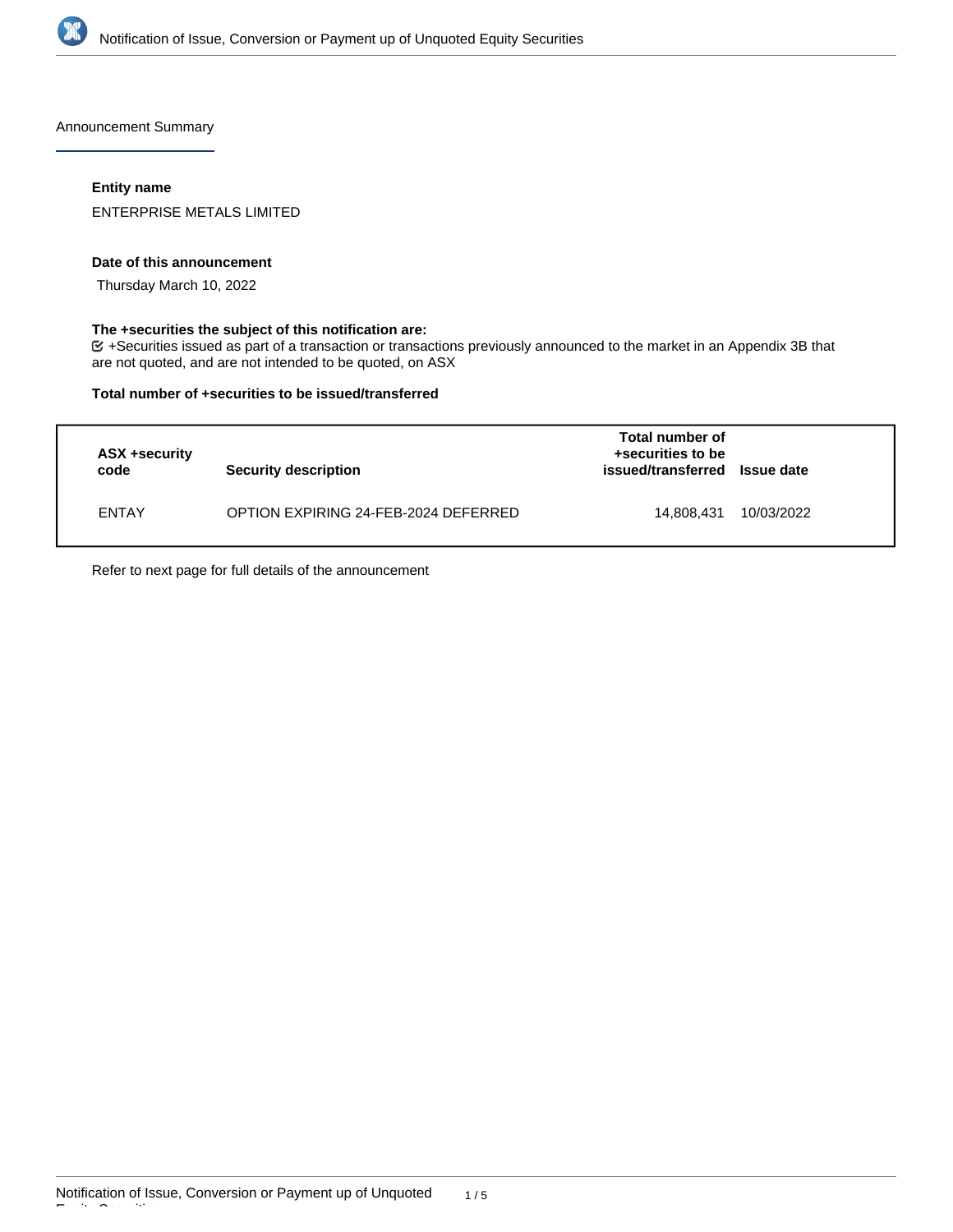

Part 1 - Entity and announcement details

## **1.1 Name of entity**

ENTERPRISE METALS LIMITED

We (the entity named above) give notice of the issue, conversion or payment up of the following unquoted +securities.

**1.2 Registered number type**

ACN

**Registration number**

123567073

# **1.3 ASX issuer code** ENT

**1.4 The announcement is**

New announcement

## **1.5 Date of this announcement**

10/3/2022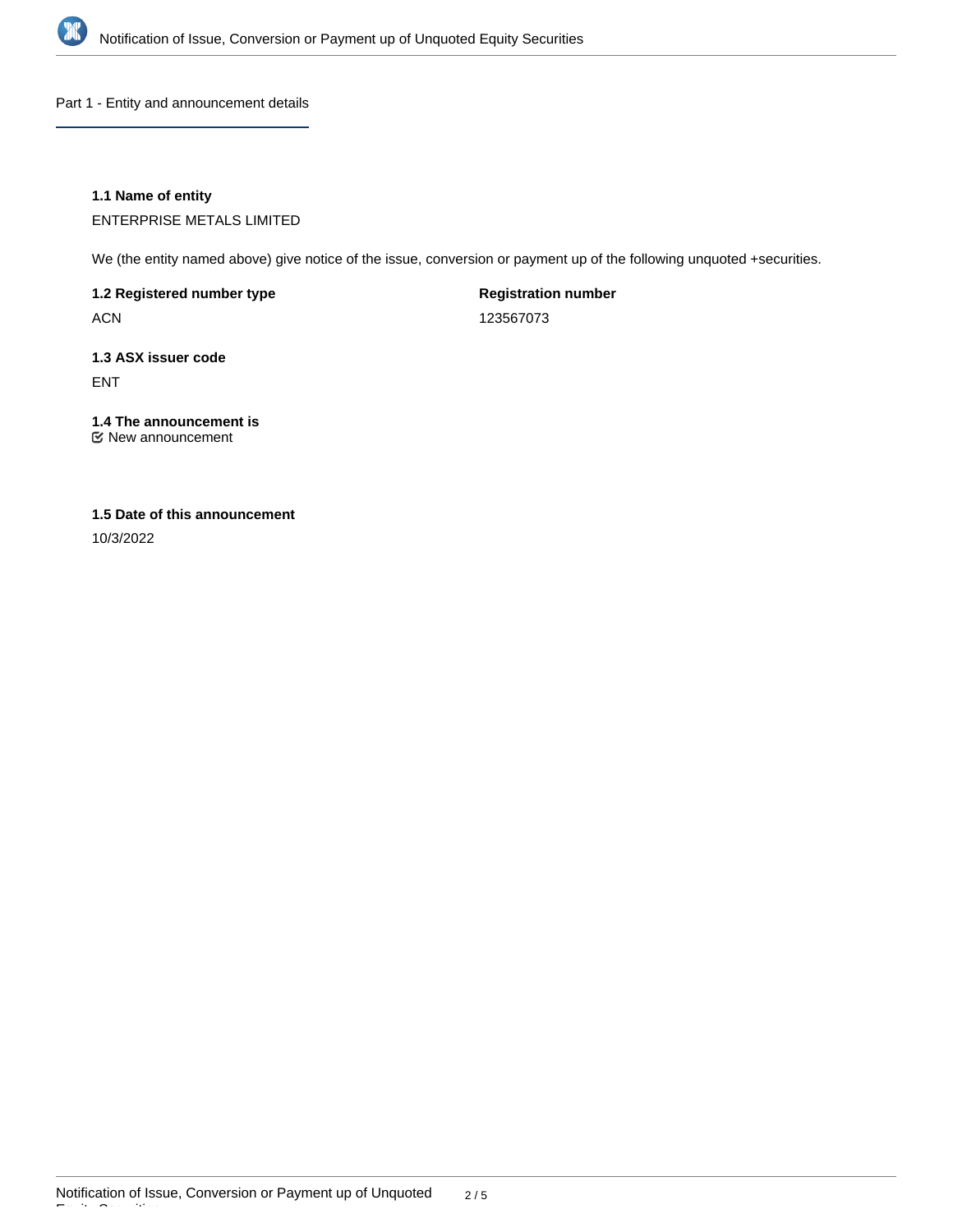

## Part 2 - Issue details

#### **2.1 The +securities the subject of this notification are:**

+Securities issued as part of a transaction or transactions previously announced to the market in an Appendix 3B that are not quoted, and are not intended to be quoted, on ASX

## **Previous Appendix 3B details:**

| <b>Announcement Date and</b><br><b>Time</b> | <b>Announcement Title</b>                               | Selected Appendix 3B to submit quotation<br>reauest |
|---------------------------------------------|---------------------------------------------------------|-----------------------------------------------------|
| 14-Feb-2022 11:03                           | Update - Update - Proposed issue of<br>securities - ENT | A standard +pro rata issue (non-renounceable)       |

**2.3a.2 Are there any further issues of +securities yet to take place to complete the transaction(s) referred to in the Appendix 3B?**

Yes

### **2.3a.3 Please provide details of the further issues of +securities yet to take place to complete the transaction(s) referred to in the Appendix 3B**

Pursuant to the Entitlements Issue Prospectus dated 28 January 2022, a shortfall of 27,201,787 New Shatres remain after completion of the Entitlements Issue and Enterprise reserves the right to place any Shortfall Shares within 3 months of the Closing Date of 3 March 2022. Additionally 1 free attaching option for every 3 New Shares issued with each option having an exercise price opf \$0.025 and an expiry date of 2 years from date of issue will also be issued.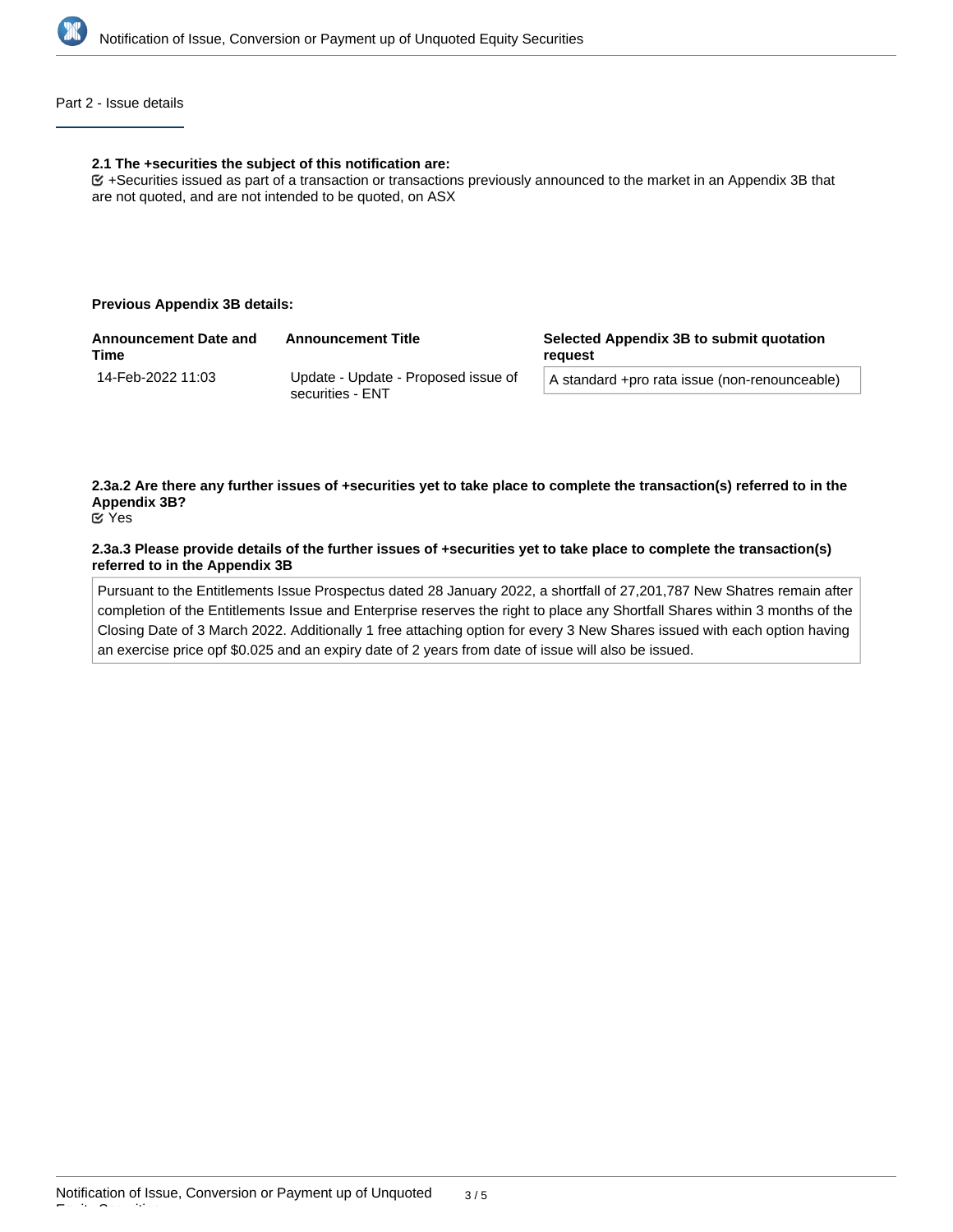

Part 3A - number and type of +securities the subject of this notification (existing class or new class) where issue has previously been

notified to ASX in an Appendix 3B

Corporate Action Component Detail

## **ASX +security code and description**

ENTAY : OPTION EXPIRING 24-FEB-2024 DEFERRED

**Date the +securities the subject of this notification were issued**

10/3/2022

**Any other information the entity wishes to provide about the +securities the subject of this notification**

Issue details

Equity Securities

| Number of +securities<br>14,808,431                                         |                                         |
|-----------------------------------------------------------------------------|-----------------------------------------|
| Were the +securities issued for a cash consideration?<br>$\mathfrak{C}$ Yes |                                         |
| In what currency was the cash consideration being<br>paid?                  | What was the issue price per +security? |
| AUD - Australian Dollar                                                     | AUD 0.00000000                          |